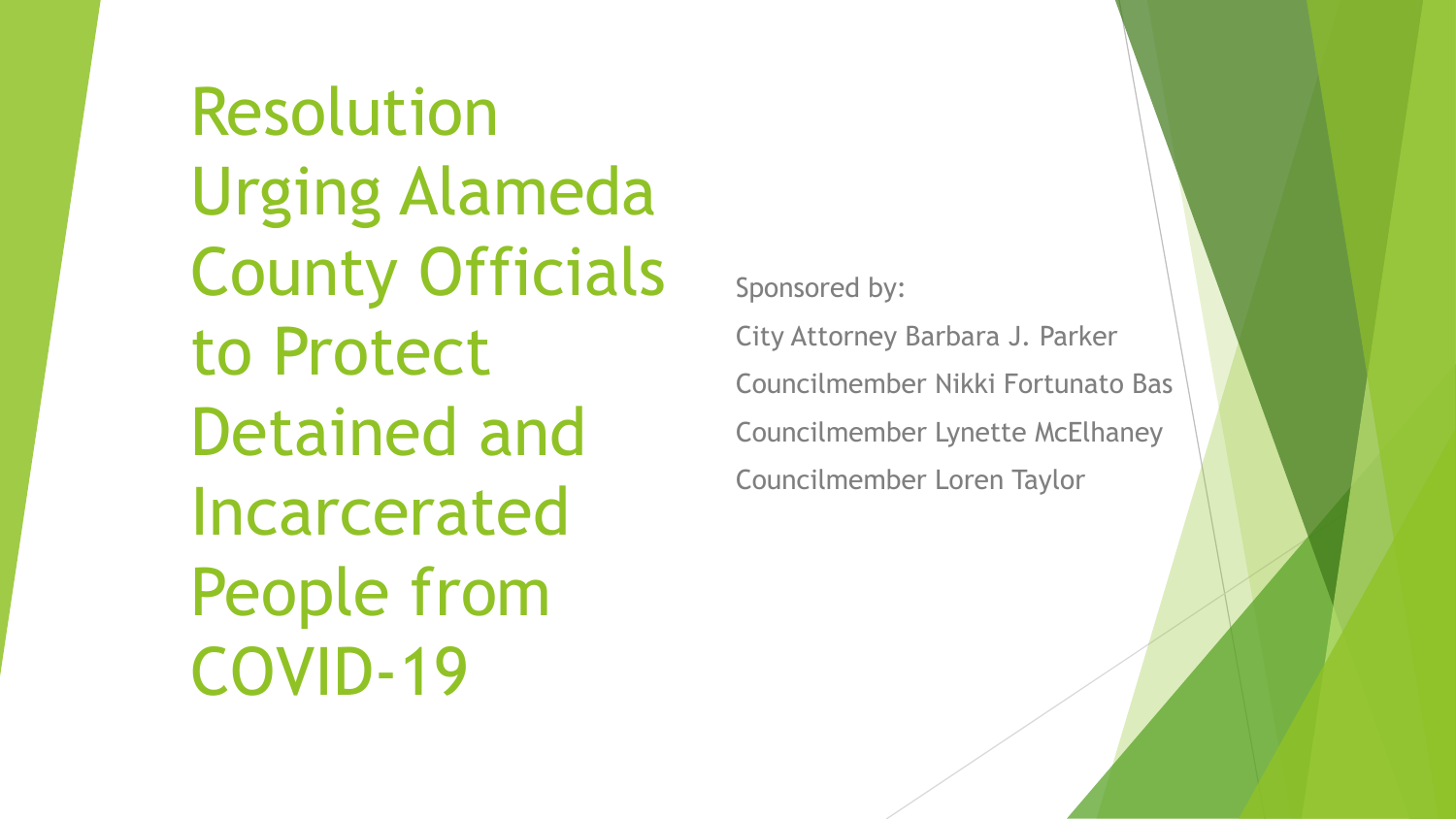# COVID-19: By the Numbers

*Overall impact*

- Global: over 2.4 million cases worldwide, with over 167,000 deaths
- National: over 760,000 cases in the US, with over 40,000 deaths
- State: over 31,000 cases in California, with over 1,100 deaths
- County: over 1,100 cases in Alameda County, with over 40 deaths

#### *Racial disparities*

• Many African American and Latinx communities are being hit the hardest by COVID-19, with mortality rates at 2-3 times their percentage of the overall population

#### *Detained and incarcerated populations*

• Thousands of detained and incarcerated youths and adults have been infected by COVID-19, and many thousands more have been exposed to the disease with limited or no ability to isolate or receive adequate medical treatment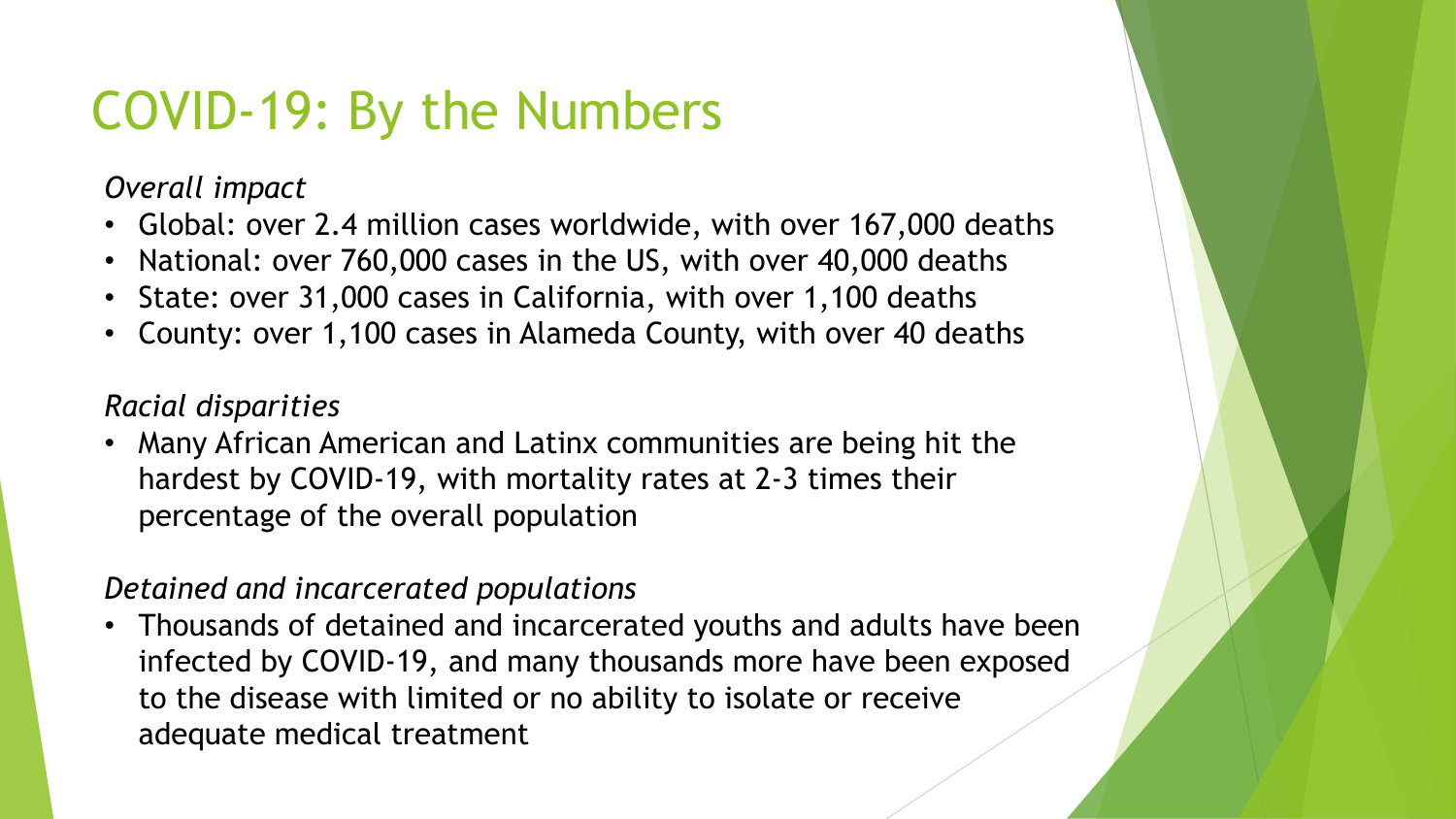### What This Resolution Does

- *Endorses* Alameda County Public Defender Brendon D. Woods' proposal to immediately release all incarcerated people with six months or less remaining to serve at Santa Rita Jail;
- *Calls upon* the Alameda County Sheriff's Office, Chief Probation Officer's Office and other Alameda County officials to immediately release all incarcerated people with six months or less remaining to serve at Santa Rita Jail; and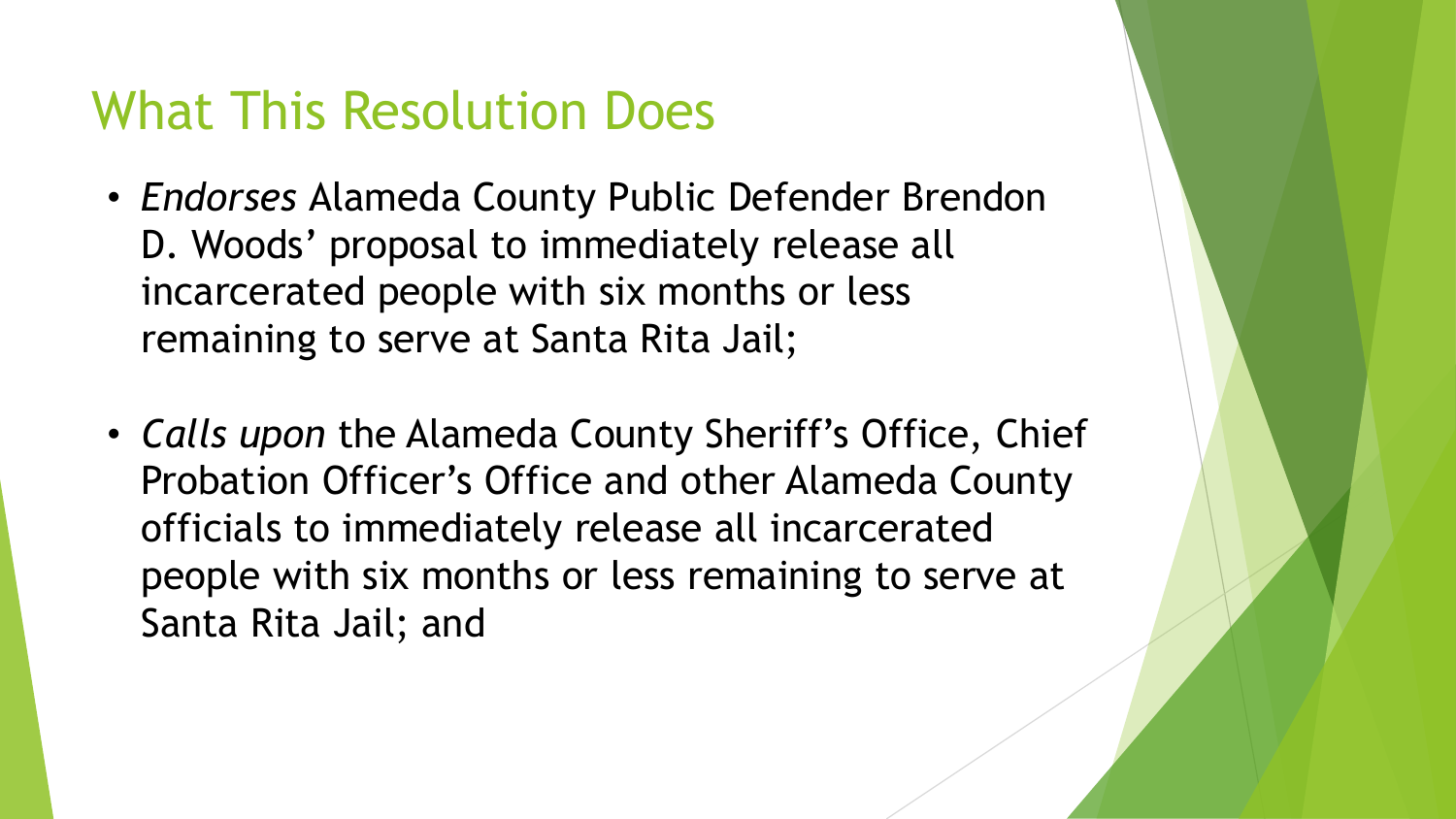### What This Resolution Does (CONTINUED)

- *Calls upon* the Alameda County's Sheriff's Office, Chief Probation Officer's Office and other Alameda County officials to take the steps urged in the City Attorney's March 24, 2020 Letter (Exhibit A to Resolution):
	- Evaluating detained and incarcerated people to identify who is at high risk of COVID-19 and who has been charged with or convicted of committing non-violent offenses to determine if high-COVID-19-risk people can be released early;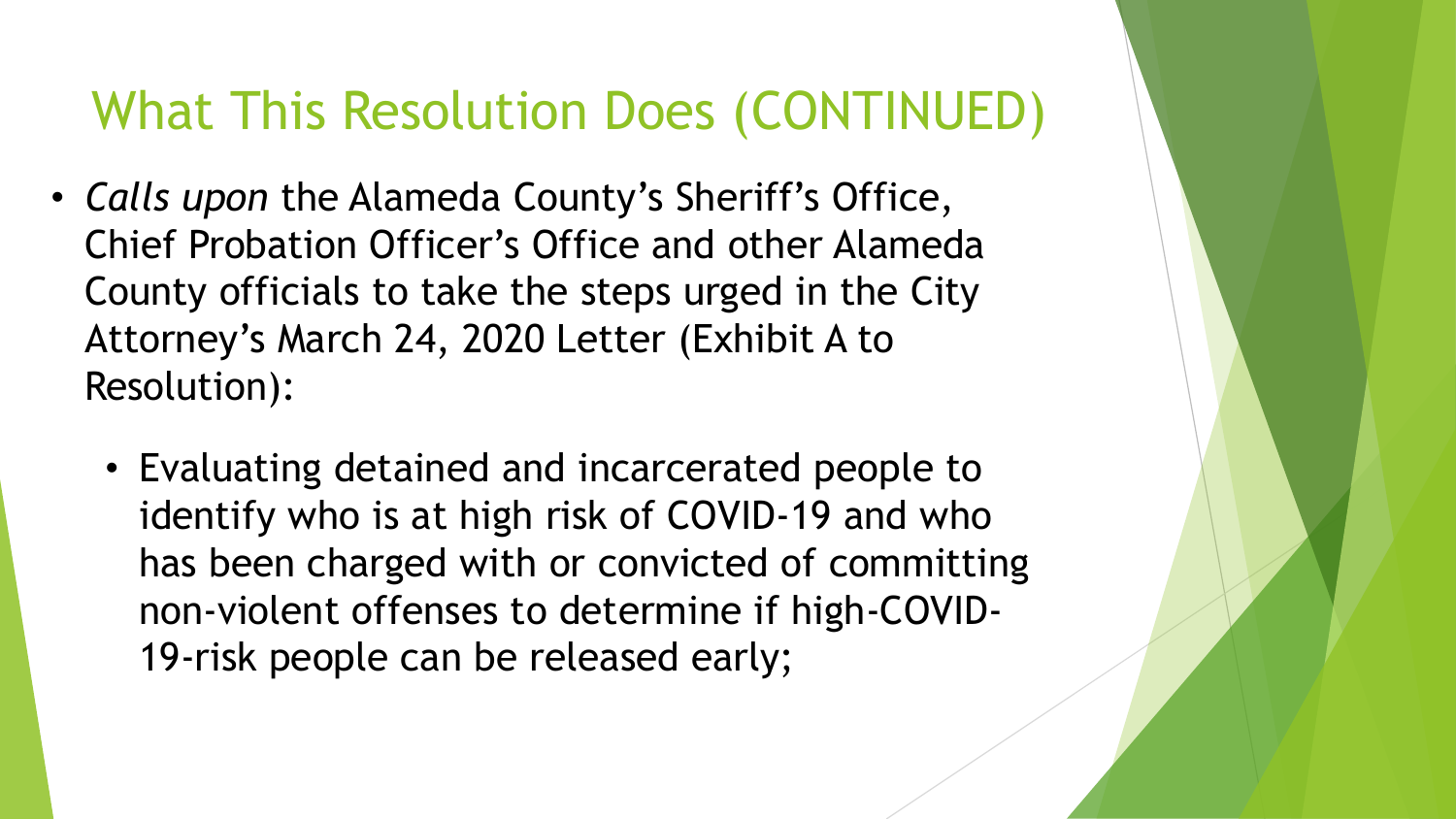### What This Resolution Does (CONTINUED)

- Ensuring that remaining detained and incarcerated people and staff have consistent access to hygiene supplies, information, adequate medical care, and social distancing measures without resorting to solitary confinement;
- Limiting or eliminating fees for phone and video visits given cancellation of in-person visits to detention and incarceration facilities;